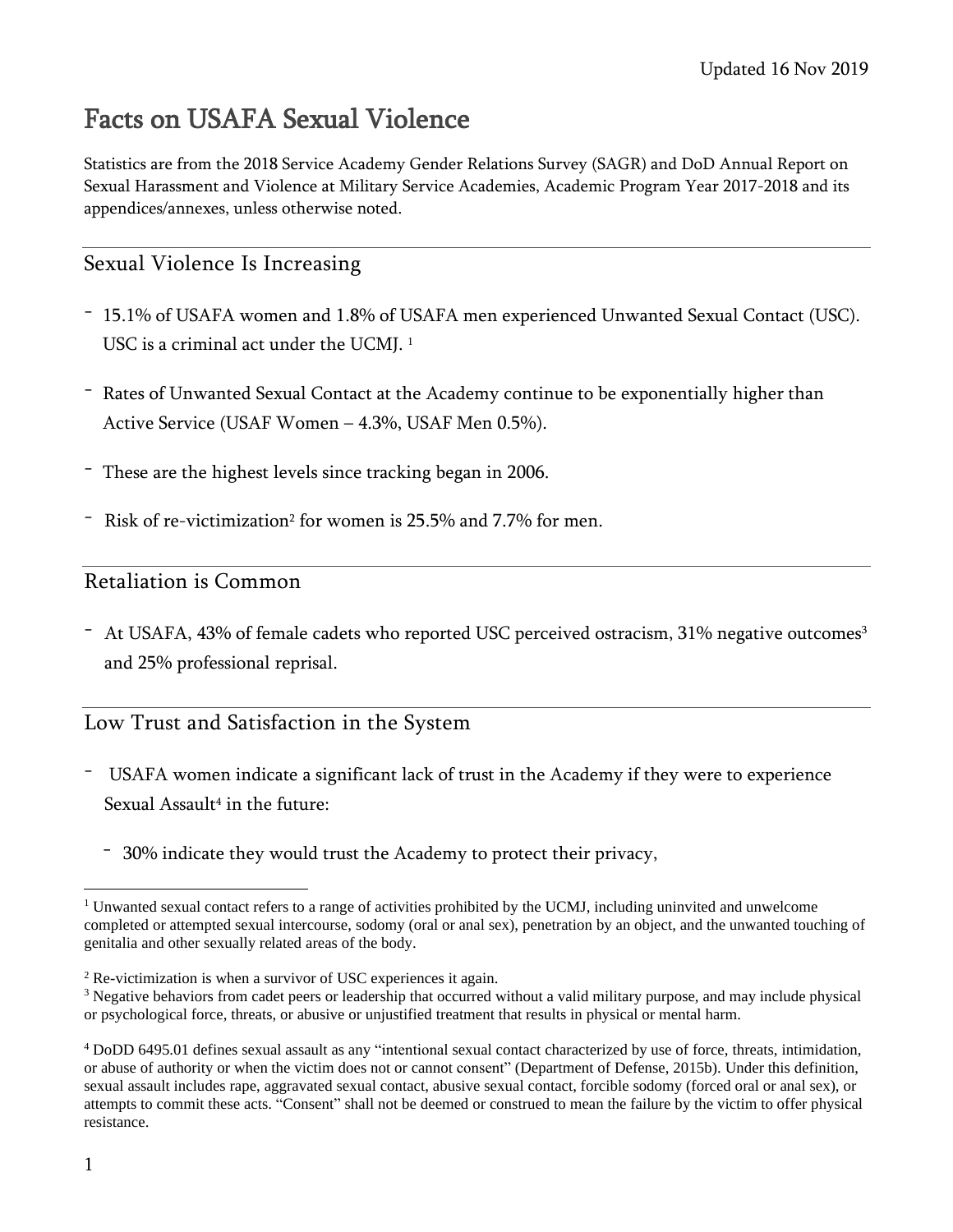- 39% indicate they would trust the Academy to ensure their safety and
- 37% indicate they would trust the Academy to treat them with dignity and respect following the reported incident.
- 43% of USAFA women did not report a Sex-Based Military Equal Opportunity (MEO) violation<sup>5</sup> because they did not believe anything would be done.
- 38% of USAFA women felt that Cadet Leaders make efforts to stop Sexual Assault and Sexual Harassment<sup>6</sup> (down from 49% in 2016).
- 33% of women thought their evaluations or chances for leadership positions would suffer if they reported sex-based MEO violations.

## Sexual Harassment is Alarmingly High

- 46% of USAFA women and 13% of USAFA men faced sexual harassment.
- Organizational tolerance of sexual harassment is likely to create a permissive climate for USC to occur<sup>7</sup>. Results from the *2018 SAGR* showed about one-third of USAFA women who experienced USC said they experienced an unwanted behavior from the same alleged offender before the USC.

<sup>5</sup> Sex-Based Military Equal Opportunity Violations: These categories of behaviors include sexual harassment (i.e., sexually hostile work environment and sexual quid pro quo) and gender discrimination.

<sup>6</sup> The DoD military sexual harassment policy was defined in 1995, and revised in 2015 in DoDD 1350.2 as: "A form of sex discrimination that involves unwelcome sexual advances, requests for sexual favors, and other verbal or physical conduct of a sexual nature when:

Submission to such conduct is made either explicitly or implicitly a term or condition of a person's job, pay, or career, or

Submission to or rejection of such conduct by a person is used as a basis for career or employment decisions affecting that person, or

Such conduct has the purpose or effect of unreasonably interfering with an individual's work performance or creates an intimidating, hostile, or offensive working environment.

 $^7$  Although undesirable on its own, sexual harassment is also related to sexual assault. Research has shown organizational tolerance of sexual harassment and related behavior is likely to create a permissive climate for USC to occur (Begany & Milburn, 2002; Turchik & Wilson, 2010). In addition, would-be offenders often work along a spectrum of behaviors, increasing in severity. This construct is known as the **continuum of harm**. Indeed, many types of violence (e.g., bullying, stalking, sexual harassment and sexual assault) are interconnected and often share causes, risks, and protective factors (e.g., Espelage, Low, Polanin, & Brown, 2013; Tjaden & Thoennes, 1998; Wilkins, Tsao, Hertz, Davis, & Klevens, 2014). Military-specific research also supports this connection between unwanted experiences, such as sexual harassment (both sexual*quid pro quo* and sexually hostile work environment) and a significant increase in the likelihood of rape or sexual assault (Sadler et al., 2003; Cook et al., 2014; Severance, Klahr, & Coffey, 2016; Barry et al., 2017).